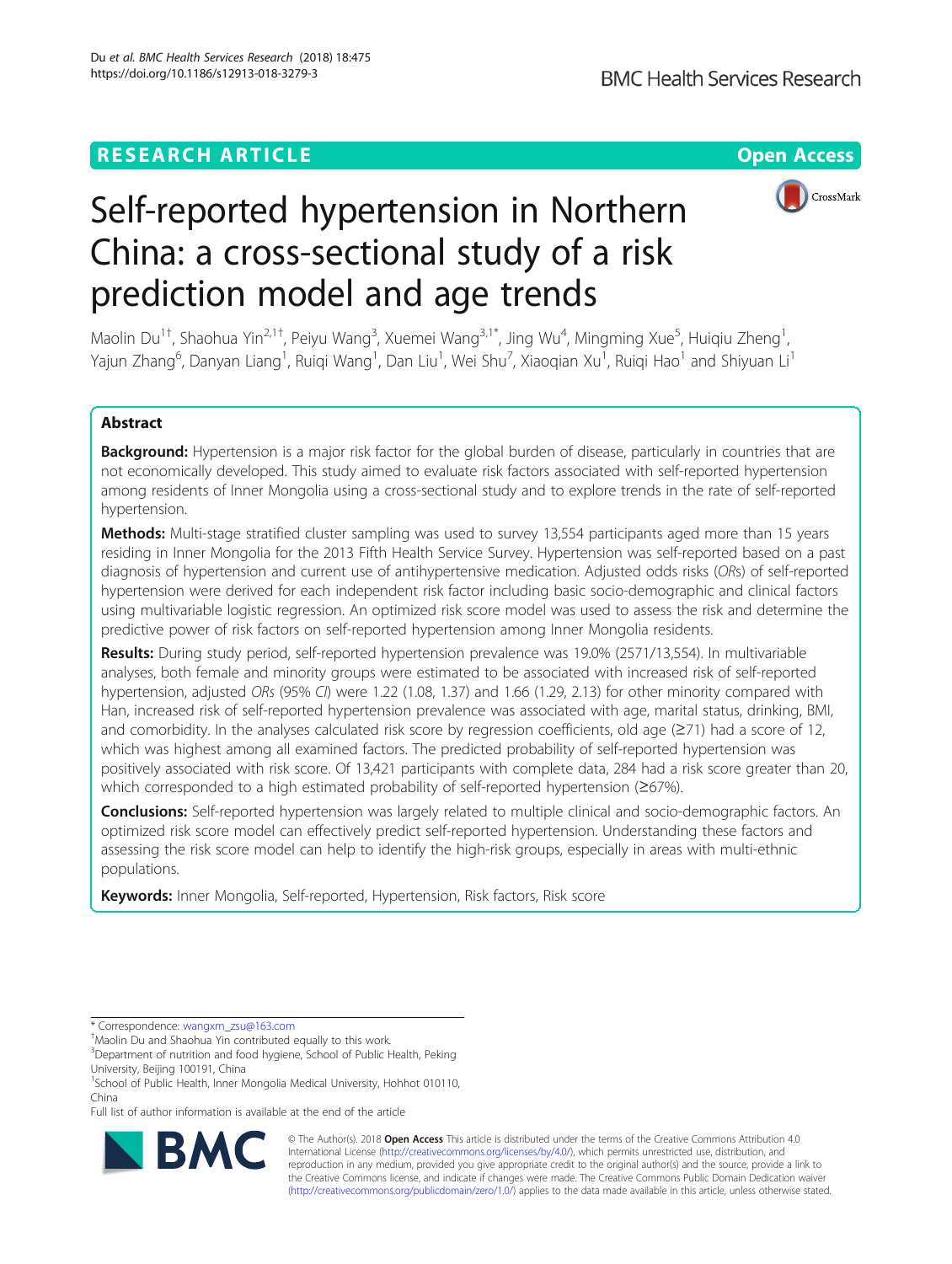## Background

Hypertension (HTN) is a worldwide non-communicable disease epidemic and leads to further disabling comorbidities such as atherosclerosis, chronic kidney disease, and cardiac failure [\[1](#page-9-0), [2\]](#page-9-0). The World Health Organization reported that HTN affected more than one billion people worldwide in 2010. Furthermore, HTN has led to the death of 9.4 million people and contributed to 7.0% of the global disability-adjusted life years, resulting in HTN being ranked third in terms of the global burden of disease [[3\]](#page-9-0). Four large-scale population surveys have reported HTN rates in 1993, 1998, 2003 and 2008 were 5.11%, 7.73%, 13.58%, and 18.8%, respectively [\[4](#page-9-0)]. Although these previous findings indicate a lower prevalence in China than the global average, the total prevalence of HTN has increased over time. Many factors have been reported to be associated with HTN among residents of Inner Mongolia, including comorbidities, socioeconomic factors, and lifestyle characteristics, such as diabetes, age, drinking, body mass index (BMI, weight in kilograms divided by height in meters squared), and dietary habits [\[5](#page-9-0)–[9](#page-9-0)]. However, the exact role and effect value of these factors in predicting HTN remain unclear.

Inner Mongolia is located in northern China, covering a large area and great diversity in terms of geographical climate, lifestyle, and demographic characteristics. Inner Mongolia is a multi- ethnic region, the majority population is Han Chinese. Han and minority groups have different cultural backgrounds, customs and lifestyle. Minority are more likely to eat more animal fat, milk products, drink strong wine, consume less fresh vegetables and fruits. Because the annual cold season is longer in this region than in other areas of China, Inner Mongolia is characterized by a lack of intake of fresh fruits and vegetables, a preference for pickled food, a high salt intake (> 20 g per day), and a high prevalence of smoking and drinking [[10](#page-9-0), [11\]](#page-9-0). In addition, because of a lack of local economic development, the level of culture and education are generally lower than other areas of the country, the level of medical care is poor, and residents lack awareness of health care, leading to poor public health conditions in terms of chronic diseases.

Studies from many countries have shown that lifestyle and public health interventions among different populations have consistent effects regarding the improvement of HTN [[12\]](#page-9-0), but there is no scoring system for assessing the risk associated with socio-demographic and health related factors. Therefore, a study exploring the self-reported HTN risk score among the residents of Inner Mongolia is required as part of the effort to reduce the HTN prevalence. The objective of this study was to assess the effect of a calculated risk score on self-reported HTN among the residents of multi-ethnic in Inner Mongolia.

## **Methods**

#### Setting and target population

The present study was based on a population-based survey in Inner Mongolia, the Fifth Health Service Survey, which was conducted in 2013. This cross-sectional survey took place in a northern province of China (Inner Mongolia), and employed a self-reported questionnaire through a face-to-face household interview.

## Sampling procedure

Multi-stage stratified random cluster sampling was implemented in 12 cities in Inner Mongolia, including 56 counties, 80 sub-district offices, and 160 neighborhood committees. A total of 6090 households were enrolled in the study, a total of 15,387 Inner Mongolia residents completed the questionnaire, those who aged more than 15 years were 13,554 (88.09%).

#### Questionnaire and measures

The survey was administered by trained health facility staff members, and the questionnaire comprised three sections. The first section contained questions about socio-demographic data, such as age, gender, ethnicity, occupation, and level of education. The second section contained questions regarding the health-related behaviors of the participants in the 12 months prior to the survey, including smoking, drinking, and BMI. The third section was disease status, including questions on self-reported HTN, diabetes, and other diseases.

For the purpose of this study, those living in poverty were defined as residents whose annual per capita income was below the threshold of the annual state per capita income (CNY 2300, which is equivalent to USD 362.82) or who lived in poor households. Level of education was categorized into three groups: low (junior high school or below), middle (high school or technical education), and high (tertiary education including specialist vocational training, undergraduate education, or postgraduate education). Marital status was specified as married, divorced/widowed, or single. Respondents were asked about their ethnicity ("Do you consider yourself Han/ Mongolian/ other?"). We then categorized ethnicity as Han, Mongolian, Hui, or other minority (e.g., Zhuang, Manchu, Bai).

Residents who had consumed alcohol (not included alcohol beverage) within the previous 12 months at the time of the interview were defined as drinkers, and those who had not consumed alcohol within this time period were defined as non-drinkers. Non-smokers, former smokers, and current smokers refer to those who reported never having smoked, those who previously smoked but quit, and those who currently consumed cigarettes, respectively. Residents also were asked about their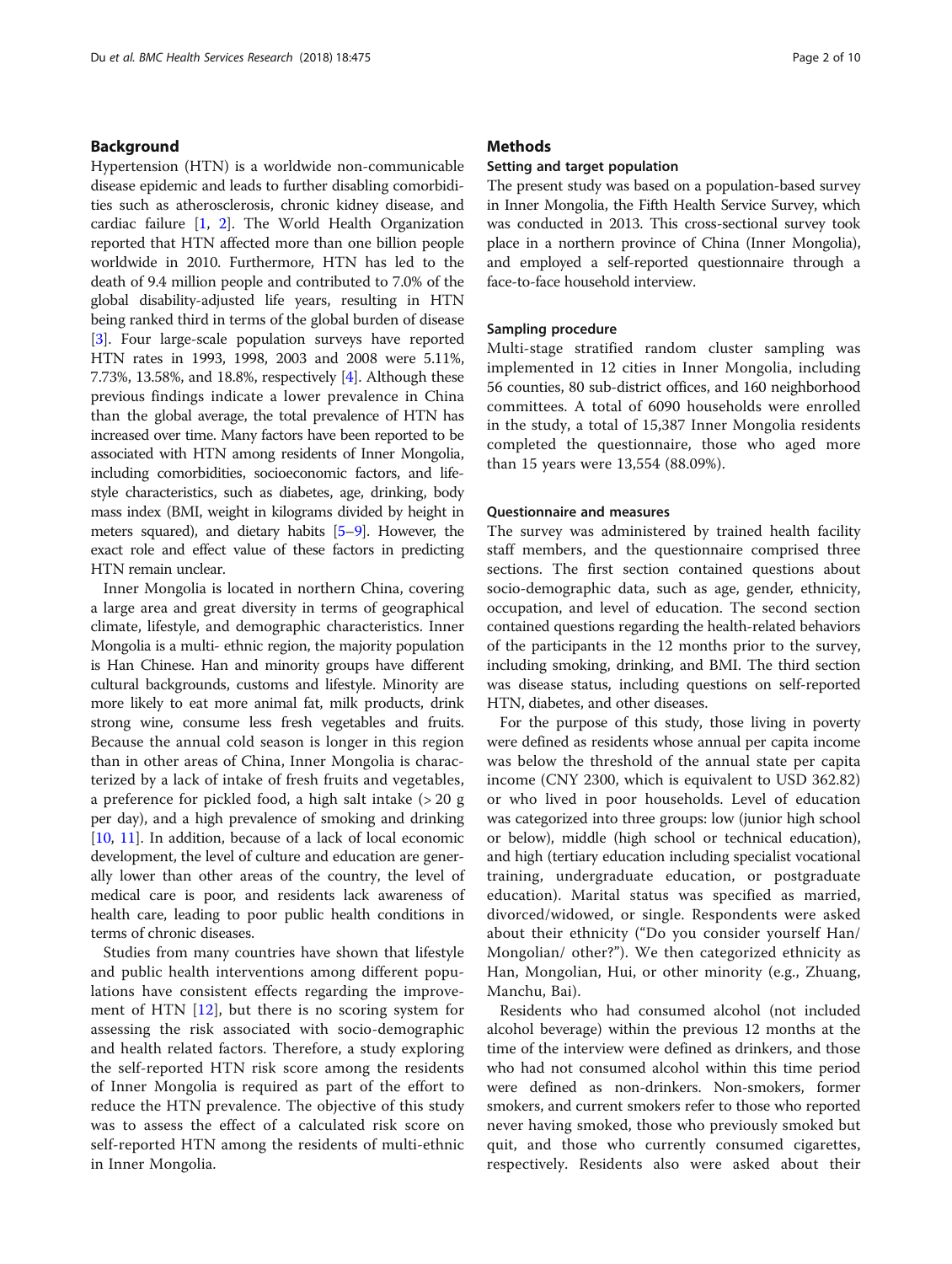depression condition ("Do you consider your self's anxiety or depression condition is no/moderate/severe recently?").

The outcome for this study was self-reported HTN. Hypertensive screening and diagnosis were firstly assessed by asking, "Have you ever been told by a doctor or health professional that you have HTN, also called high blood pressure?" Among those who answered yes to the above question, they were further asked, "Are you currently taking medicine for your HTN or HTN treatment?" HTN treatment refers to finding any antihypertensive medication while reviewing the medications the subjects was currently taking. Self-reported HTN was defined as having a past hypertensive diagnosis and a current HTN treatment.

## Statistical analysis

We used univariable logistic regression to identify the crude associations of socio-demographic characteristics and health-related behaviors with self-reported HTN among residents of Inner Mongolia. Multivariable logistic regression model was built using self-reported HTN as dependent variable (no self-reported HTN =0, self-reported HTN =1). The independent variables and their coding are shown in Table 1. Independent variables with P-values ≤0.10 in the univariable analysis were then included in the multivariable logistic regression model, performing in a backward manner using a significance level of P-values < 0.05. Estimating adjusted odds ratios (ORs) and 95% confidence interval (CI) using multivariable logistic regression with the following covariates: age, gender,

Table 1 Independent variables and their coding

| Variable              | Categories                                                                                                                                                                   |  |
|-----------------------|------------------------------------------------------------------------------------------------------------------------------------------------------------------------------|--|
| Gender                | Male = $0$ , Female = $1$                                                                                                                                                    |  |
| Poverty               | Poor [annual per capita income below CNY 2300<br>(or USD 362.82) or lived in poor households] $=1$ ,<br>Not-poor $=0$                                                        |  |
| Level of<br>education | Low (junior high school and below) =1, Middle<br>(high school and technical school) =2, High<br>(senior for college, college, undergraduate<br>and higher education) $=3$    |  |
| Occupation            | Unemployed =1, Retired =2, Employed =3                                                                                                                                       |  |
| Ethnicity             | Hui $=1$ , Mongolian $=2$ , Other minority (Zhuang,<br>Manchu, Bai, etc.) $=3$ , Han $=4$                                                                                    |  |
| Marital status        | Single =1, Widowed/Divorced =2, Married =3                                                                                                                                   |  |
| Smoking               | Non-smoker (never having smoked previously) =1,<br>Former smoker (previously smoked but quit) $=2$ ,<br>Current smoker (currently consumed cigarettes) =3                    |  |
| Drinking              | Yes = Drinker (consumed alcohol within the previous<br>12 months at the time of the interview) =1,<br>No = Non-drinker (no consumed alcohol within<br>this time period) $=0$ |  |
| BMI ( $kg/m2$ )       | BMI < $24 = 0$ , BMI ≥24 = 1                                                                                                                                                 |  |
| Comorbidity           | $No = 0.$ Yes = 1                                                                                                                                                            |  |

ethnicity, level of education, occupation, marital status, smoking, drinking, BMI, and comorbidity. The selected variables in the final multivariable prediction model were considered as risk factors for self-reported HTN. Above analyses were performed using IBM SPSS 19.0. A 2-sided P value < 0.05 was considered significant.

STATA statistical software (version 13.0) was conducted to draw the nomogram. The nomogram was used to interpret the relation between probability of self-reported HTN and points, which is very easy and straightforward. We add points from point axis for each predictor to obtain a total point. And then project the total point to the axis of risk of self-reported HTN.

The area under the ROC curve (AUC) was used to estimate the predictive power of the final multivariable model, determine the cut-off value for the predicted probability of self-reported HTN, and calculate sensitivity and specificity of the predicted probability of self-reported HTN. The diagnostic accuracy of the multivariable model was considered non-significant when AUC was < 0.5, poor when AUC was 0.5–0.7, good when AUC was 0.7–0.9, and high when AUC was ≥0.9.

An optimized Framingham risk model was then used to calculate risk scores based on the selected risk factors and the corresponding coefficients from the multivariable prediction model. Using previously described methods for deriving risk scores, a points-based system was developed to estimate the probability of self-reported HTN (Additional file [1:](#page-8-0) Table S1) [\[13\]](#page-9-0). The following logistic regression model, obtained using backward stepwise model selection, was used to determine which variables to include in the risk score and the associated regression coefficients (βi):

## Logit (probability of Inner Mongolia resident with self-reported HTN  $| X_1, X_2, X_3, X_4...X_n$

For nominal variables, 0 and 1 were used as the reference values. When the upper or lower limit of the category range was not specified, the 1 percentile and 99 percentiles were used as the lower and upper limits for the midpoint calculations. A base risk profile (reference group,  $W_{iREF}$ ) was set to correspond to the lowest risk group for each variable. We then determined the distance between each reference value and the corresponding reference group in terms of regression units by multiplying the difference by the  $\beta_i$  coefficient ( $\beta_i$  [W<sub>ij</sub> – W<sub>iREF</sub>]). To calculate the points corresponding to each of the risk factor categories, this value was divided by a constant  $(B)$ . We used the constant value of X, which corresponded to the estimated risk associated with the risk factor that was the most influential predictor of self-reported HTN from the model (Additional file [1:](#page-8-0) Table S1). Risk scores were then categorized into three groups according to the estimated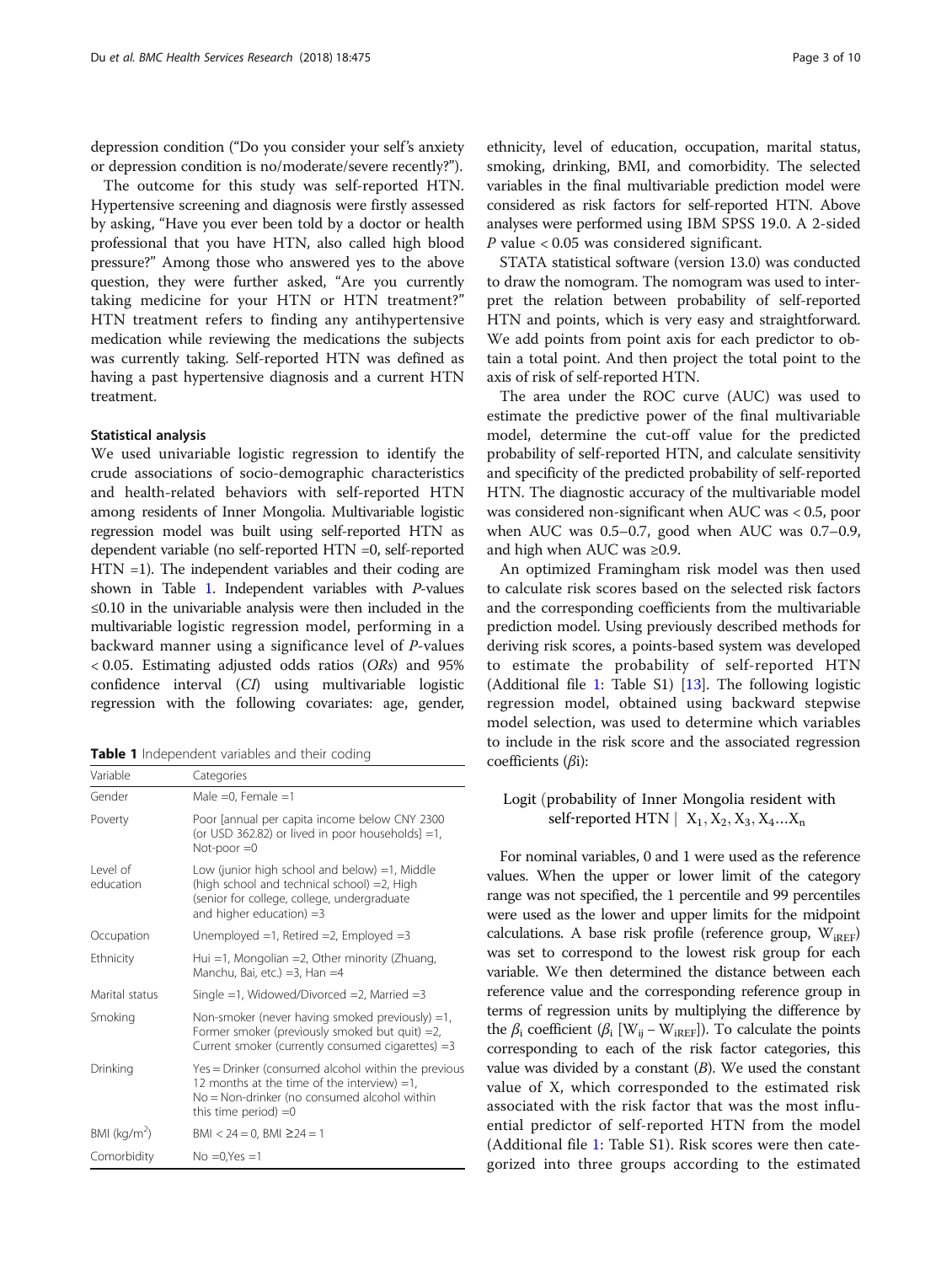probability of self-reported HTN: low (< 16%), moderate (16–67%), and high (≥67%).

#### Results

## Baseline characteristics of Inner Mongolia residents

The sample included 2571 (19.0%) residents with self-reported HTN in Inner Mongolia. The mean age of the residents was 47.17 years (standard deviation: 16.235 years, range: 15–96 years). The residents mainly concentrated in female (50.3%), Han (79.2%), employed (72.6%), and married (81.1%), and most had a low level of education (71.6%). Baseline characteristics varied across self-reported HTN status. As compared with residents without self-reported HTN, those who with self-reported HTN were more likely to be female, elder, minority, more likely to experience low education, widowed/divorced, more likely to be former smoker, more likely to have more BMI, and comorbidities (Tables [2](#page-4-0) and [3\)](#page-5-0).

In the univariable analysis of the risk factors for self-reported HTN, we observed age, gender, ethnicity, level of education, occupation, marital status, poverty, smoking, drinking, BMI, and comorbidity were suggested to be statistically significant. Further multivariable modeling with these variables demonstrated that the ORs for self-reported HTN were 1.07 (95% CI: 1.07,1.08) for age (measured in years), 1.22 (95% CI: 1.08, 1.37) for female, 1.66 (95% CI: 1.29, 2.13) for minority (other minority vs. Han), 2.05 (95% CI: 1.42, 2.95) for married residents (married vs. single), 1.19 (95% CI: 1.01, 1.32) for drinkers, 2.49 (95% CI: 2.25, 2.76) for those with a high BMI (BMI  $\geq$ 24), and 2.06 (95% CI: 1.82, 2.34) for those with comorbidities (Table [3](#page-5-0)). Thus, we derived the following multivariable logistic regression equation:

Logit probability of Inner Mongolia residents with

self-reported HTN |  $X_{Age}$ ,  $X_{Gender}$ ,  $X_{Hui}$ ,  $X_{Mongolian}$ ,  $X_{Other\,minority}, X_{Married}, X_{Other\,marital\, status (widowed\, or\,divoced)},$  $\rm X_{drinker}, X_{BMI \,\geq 24}, X_{With~comorbidity}) =$  -6.40  $+$  0.07(Age)  $+0.20$ (Gender)  $+0.31$ (Hui)  $+0.14$ (Mongolian) +0.51(Other minority) + 0.72(Married)  $+0.60$ (Other marital status)  $+0.17$ (Drinker)  $+0.91(BMI \geq 24) + 0.73(With comorbidity)$ 

Figure [1](#page-5-0) suggests a relation of self-reported HTN with socio-demographic characteristics and age trend. The chi-square test for trend supported the hypothesis of differences in self-reported HTN prevalence over the age, stratified by poverty, depression, and area, which found the corresponding P-values were < 0.001 for poverty and depression but not for area. Rates of self-reported HTN were highest among poor residents. In the study, the rate of self-reported HTN increased linearly among poor and non-poor residents (P-values for trend < 0.001) (Fig. [1a\)](#page-5-0). Likewise, the rate of self-reported HTN increased with age for residents in different depression conditions (*P* for trend < 0.001) (Fig. [1b\)](#page-5-0). Variations in area did not result in a statistically significant differed self-reported HTN rate, but an increase trend of rate over age across the study areas could be seen (Fig.  $1c$ ).

## Risk factors associated with self-reported HTN among residents of Inner Mongolia

Total 11 variables with a  $P$  value  $\leq 0.10$  affected self-reported HTN in the univariable logistic regression were used to build a multivariable logistic regression model. The results suggested that old age, minority, widowed/divorced/married, and drinkers were more likely associated self-reported HTN. In addition, female, had comorbidities and high BMI  $(\geq 24)$ were the independent risk factors of self-reported HTN (Table [3\)](#page-5-0). The sensitivity, specificity, and positive predictive value of the multivariable prediction model were 83.2%, 64.2%, and 35.2%, respectively. The multivariable prediction model suggested a higher predictive power for evaluating self-reported HTN, the AUC was 0.81 (95% CI: 0.80, 0.82), see Additional file [2:](#page-8-0) Figure S1.

## Risk score for self-reported HTN among Inner Mongolia residents with complete data

Consequently, 13,421 residents (99%) who had complete data on risk factors of self-reported HTN were used to calculate risk scores. The risk factors between these residents and all participants did not differ substantially (Additional file [3](#page-8-0): Table S2). The predicted probability of self-reported HTN was positively related to risk score (Fig. [2\)](#page-6-0). And we observed aged  $\geq 71$  corresponded to a highest risk score of 12 points (Table [4](#page-6-0)). Of the 13,421 participants with complete data of predictors, 284 had a risk score greater than 20, which corresponded to an estimated probability of self-reported HTN of more than 67%. Although the highest possible score was 25, in this study, we categorized the highest scores as 21 or higher, which corresponded to a risk for 0.73 or above (greater than a high estimated probability of self-reported HTN of 67%). Finally, an estimated risk was calculated for each point total (Additional file [4:](#page-8-0) Table S3). Based on this seven-risk factors logistic regression model, we built the nomogram model for self-reported HTN prediction in Inner Mongolia residents. The nomogram model is showed in Fig. [3.](#page-7-0)

## **Discussion**

This study identified predictors significantly associated with self-reported HTN. Being female and minority groups were independent risk factors for self-reported HTN among residents of Inner Mongolia. The factor with the highest contribution to the risk score for self-reported HTN was being aged ≥71 years, which contributed 12 points to the risk score, on average. The risk prediction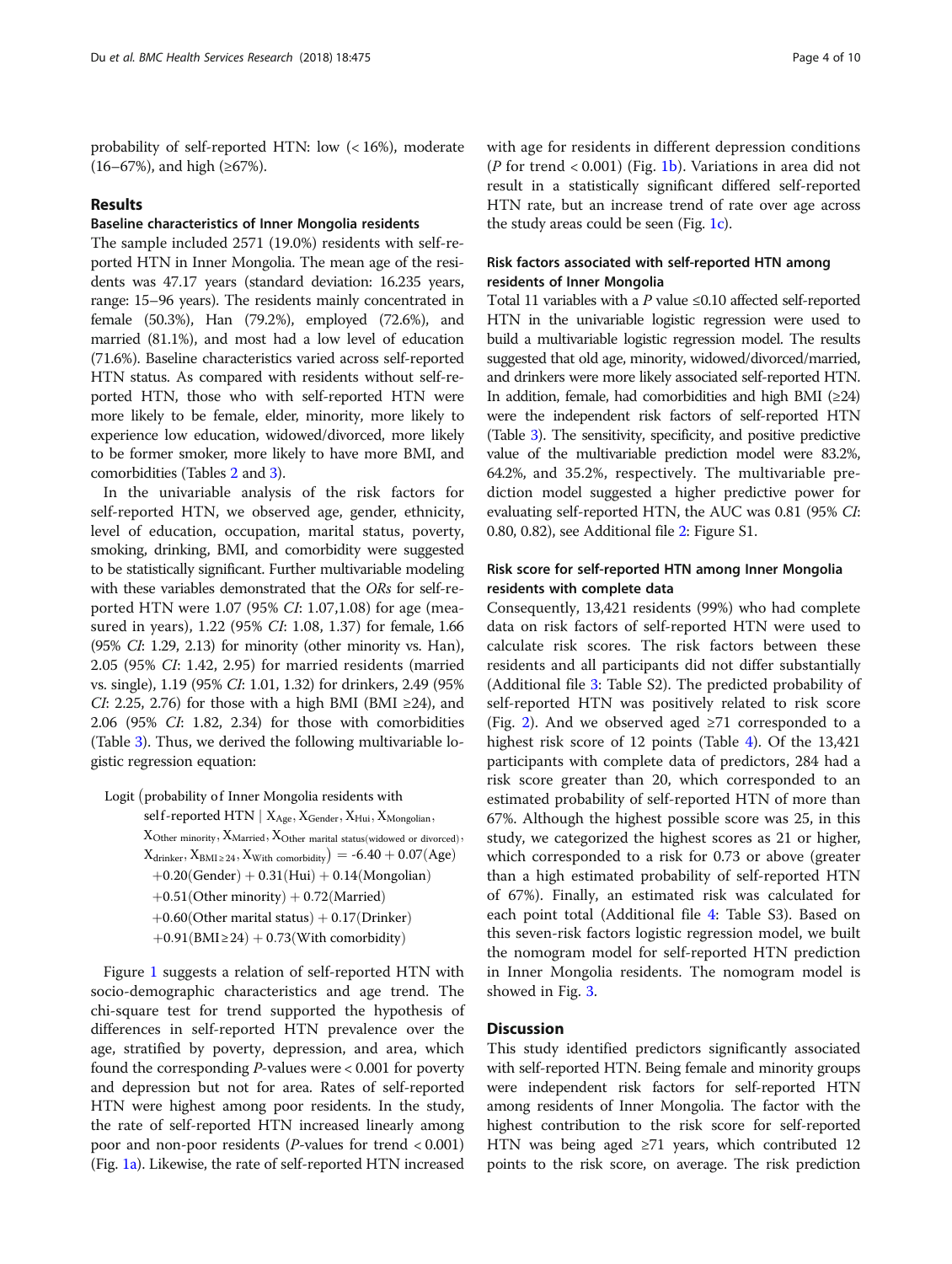<span id="page-4-0"></span>Table 2 Baseline characteristics among Inner Mongolia residents with and without self-reported HTN

| Characteristics           | Study                        | Self-reported HTN | No self-reported HTN<br>$(n = 10,983)$<br>$44.25 \pm 15.76$ |  |
|---------------------------|------------------------------|-------------------|-------------------------------------------------------------|--|
|                           | population<br>$(n = 13,554)$ | $(n = 2571)$      |                                                             |  |
| Age $(\bar{X} \pm S)$     | $47.17 \pm 16.24$            | $59.65 \pm 11.65$ |                                                             |  |
| Gender, n (%)             |                              |                   |                                                             |  |
| Male                      | 6721 (49.7)                  | 1196 (46.6)       | 5525 (50.4)                                                 |  |
| Female                    | 6814 (50.3)                  | 1369 (53.4)       | 5445 (49.6)                                                 |  |
| Ethnicity, n (%)          |                              |                   |                                                             |  |
| Hui                       | 162(1.2)                     | 51 (2.0)          | 111(1.0)                                                    |  |
| Mongolian                 | 2115 (15.6)                  | 342 (13.4)        | 1772 (16.2)                                                 |  |
| Other minority            | 539 (4.0)                    | 112(4.4)          | 427 (3.9)                                                   |  |
| Han                       | 10,704 (79.2)                | 2059 (80.3)       | 8645 (78.9)                                                 |  |
| Level of education, n (%) |                              |                   |                                                             |  |
| Low                       | 9695 (71.6)                  | 2055 (80.0)       | 7640 (69.6)                                                 |  |
| Middle                    | 1824 (13.5)                  | 275 (10.7)        | 1549 (14.1)                                                 |  |
| High                      | 2024 (14.9)                  | 240 (9.3)         | 1784 (16.3)                                                 |  |
| Occupation, n (%)         |                              |                   |                                                             |  |
| Unemployed                | 2070 (15.3)                  | 557 (21.7)        | 1513 (13.8)                                                 |  |
| Retired                   | 1634 (12.1)                  | 659 (25.7)        | 975 (8.9)                                                   |  |
| Employed                  | 9831 (72.6)                  | 1352 (52.5)       | 8479 (77.3)                                                 |  |
| Marital status, n (%)     |                              |                   |                                                             |  |
| Single                    | 1562 (11.5)                  | 41(1.6)           | 1521 (13.9)                                                 |  |
| Widowed/Divorced          | 996 (7.4)                    | 370 (14.4)        | 626 (5.7)                                                   |  |
| Married                   | 10,982 (81.1)                | 2160 (84.0)       | 8822 (80.4)                                                 |  |
| Poverty, n (%)            |                              |                   |                                                             |  |
| Poor                      | 1366 (10.1)                  | 340 (13.2)        | 1026 (9.3)                                                  |  |
| Not-poor                  | 12,188 (89.9)                | 2231 (86.8)       | 9957 (90.7)                                                 |  |
| Smoking, n (%)            |                              |                   |                                                             |  |
| Current smoking           | 3942 (32.3)                  | 727 (31.3)        | 3215 (32.5)                                                 |  |
| Former smoking            | 483 (4.0)                    | 144(6.2)          | 339 (3.4)                                                   |  |
| No smoking                | 7780 (63.7)                  | 1449 (62.5)       | 6331 (64.0)                                                 |  |
| Drinking, n (%)           |                              |                   |                                                             |  |
| Yes                       | 3247 (24.0)                  | 583 (22.7)        | 2664 (24.3)                                                 |  |
| No                        | 10,306 (76.0)                | 1988 (77.3)       | 8318 (75.7)                                                 |  |
| BMI, n (%)                |                              |                   |                                                             |  |
| $< 24\,$                  | 8250 (61.2)                  | 1167 (45.6)       | 7083 (64.8)                                                 |  |
| $\geq 24$                 | 5238 (38.8)                  | 1391 (54.4)       | 3847 (35.2)                                                 |  |
| Comorbidity, n (%)        |                              |                   |                                                             |  |
| Yes                       | 1677 (12.4)                  | 721 (28.0)        | 956 (8.7)                                                   |  |
| No                        | 11,877 (87.6)                | 1850 (72.0)       | 10,027 (91.3)                                               |  |

model showed a good predictive accuracy for self-reported HTN. This model is potential to have a positive effect on health services in Inner Mongolia, where both the economy and the healthcare conditions are relatively underdeveloped.

Several methods for assessing the risk of different diseases have previously been developed [[14](#page-9-0)–[16](#page-9-0)], but we found the optimized Framingham risk score model to be particularly valuable in our study. The Framingham Heart Profile (FHP) is currently applied worldwide in the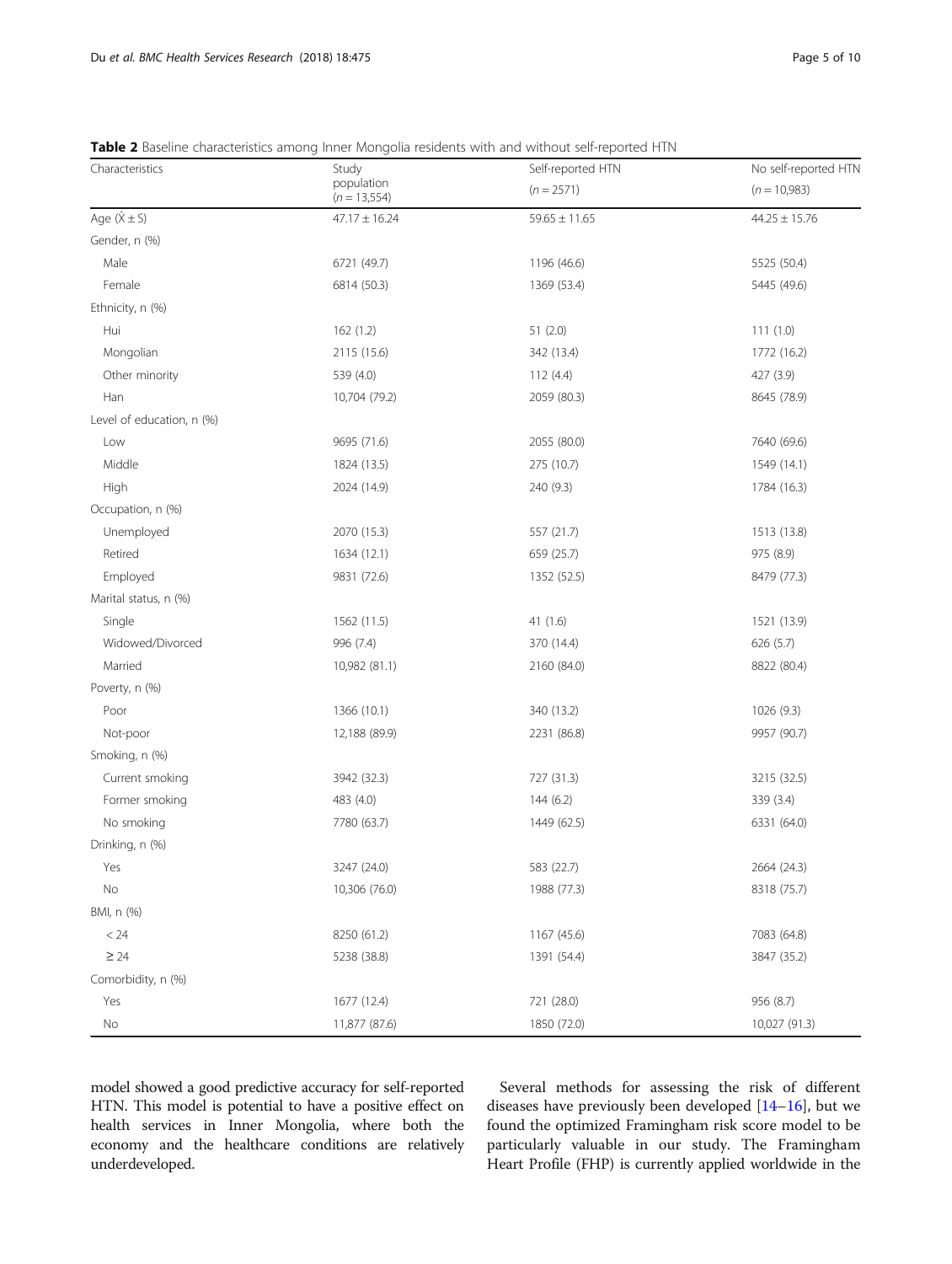| Characteristic            | Univariable Analysis<br>OR (95%CI) | P                      | Multivariable Analysis<br>OR (95%CI) <sup>a</sup> | $\overline{P}$         |
|---------------------------|------------------------------------|------------------------|---------------------------------------------------|------------------------|
| Age                       | 1.07 (1.07, 1.07)                  | $< 0.001$ <sup>*</sup> | 1.07 (1.07, 1.08)                                 | $< 0.001$ <sup>*</sup> |
| Gender (Male)             |                                    |                        |                                                   |                        |
| Female                    | 1.16 (1.07, 1.27)                  | $0.001$ *              | 1.22 (1.08, 1.37)                                 | $< 0.001$ <sup>*</sup> |
| Ethnicity (Han)           |                                    |                        |                                                   |                        |
| Hui                       | 1.93 (1.38, 2.70)                  | $< 0.001$ <sup>*</sup> | 1.37 (0.79, 2.36)                                 | 0.267                  |
| Mongolian                 | 0.81 (0.72, 0.92)                  | $0.001$ <sup>*</sup>   | 1.15 (1.00, 1.33)                                 | 0.068                  |
| Other minority            | 1.10 (0.90, 1.36)                  | 0.376                  | 1.66 (1.29, 2.13)                                 | $< 0.001$ <sup>*</sup> |
| Level of education (High) |                                    |                        |                                                   |                        |
| Low                       | 2.00 (1.73, 2.31)                  | $< 0.001$ <sup>*</sup> |                                                   |                        |
| Middle                    | 1.32 (1.10, 1.59)                  | $0.003*$               |                                                   |                        |
| Occupation (Unemployed)   |                                    |                        |                                                   |                        |
| Retired                   | 2.31 (2.06, 2.59)                  | $< 0.001$ <sup>*</sup> |                                                   |                        |
| Employed                  | 4.24 (3.78, 4.75)                  | $< 0.001$ <sup>*</sup> |                                                   |                        |
| Marital status (Single)   |                                    |                        |                                                   |                        |
| Widowed, Divorced         | 21.93 (15.67, 30.68)               | $< 0.001$ <sup>*</sup> | 1.82 (1.22, 2.72)                                 | $0.004*$               |
| Married                   | 9.08 (6.64, 12.43)                 | $< 0.001$ <sup>*</sup> | 2.05 (1.42, 2.95)                                 | $< 0.001$ <sup>*</sup> |
| Poverty (No)              |                                    |                        |                                                   |                        |
| Yes                       | 1.48 (1.30, 1.69)                  | $< 0.001$ <sup>*</sup> |                                                   |                        |
| Smoking (No smoking)      |                                    |                        |                                                   |                        |
| Current smoking           | 0.99 (0.90, 1.09)                  | 0.811                  |                                                   |                        |
| Former smoking            | 1.86 (1.52, 2.27)                  | $< 0.001$ <sup>*</sup> |                                                   |                        |
| Drinking (No)             |                                    |                        |                                                   |                        |
| Yes                       | $0.91$ $(0.83, 1.01)$              | 0.091                  | 1.19 (1.01, 1.32)                                 | $0.035$ <sup>*</sup>   |
| BMI $(< 24)$              |                                    |                        |                                                   |                        |
| $\geq 24$                 | 2.20 (2.01, 2.39)                  | $< 0.001$ <sup>*</sup> | 2.49 (2.25, 2.76)                                 | $< 0.001$ <sup>*</sup> |
| Comorbidity (No)          |                                    |                        |                                                   |                        |
| Yes                       | 4.09 (3.67, 4.56)                  | < 0.001                | 2.06 (1.82, 2.34)                                 | $< 0.001$ <sup>*</sup> |

<span id="page-5-0"></span>Table 3 Univariable and multivariable analysis of predictors of self-reported HTN among residents of Inner Mongolia

Variables in brackets are reference categories

<sup>a</sup>Common confounders adjusted for in the multiple logistic regression included age, gender, ethnicity, level of education, occupation, marital status, smoking, drinking, BMI, and comorbidity



 $p < 0.05$ <br>aCommo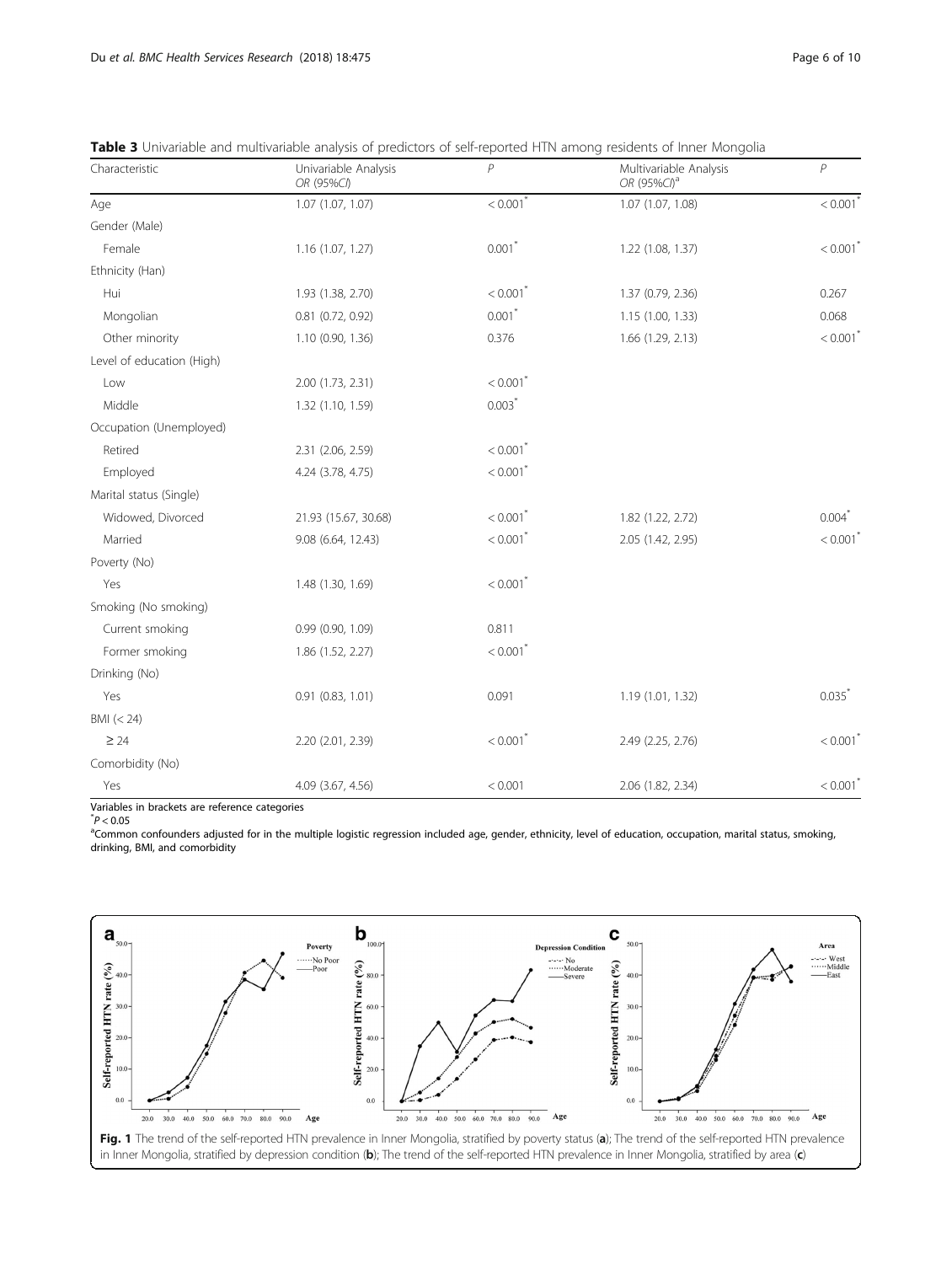High

<span id="page-6-0"></span> $1.0\,$ 

 $0.8$ 

 $0.6$ 

 $0.4$ 

 $0.2$ 

 $0.0$ 

 $0.0$ 

Predicted risk of self-reported HTN

assessment of various diseases [[17](#page-9-0)], including coronary heart disease, metabolic syndrome, HTN, and tuberculosis [[6](#page-9-0), [18](#page-9-0)–[20\]](#page-9-0). However, there are several limitations associated with directly applying the FHP [\[21\]](#page-9-0) in Inner Mongolia, an autonomous region that is ecologically diverse and has residents of various minority groups with distinct regional and ethnic characteristics. Therefore, we used an optimized FHP to evaluate the risk of self-reported HTN among Inner Mongolia residents. The optimized FHP can serve as a readily available and useful tool that the majority of medical staff members and residents can use in the assessment of the risk of self-reported HTN and in identifying high-risk groups.

Fig. 2 Risk of self-reported HTN and corresponding risk scores

 $10.0$ 

 $15.0$ 

**Risk Score** 

 $20.0$ 

 $25.0$ 

Moderate

among residents of Inner Mongolia

Low

5.0

In this study, we suggested that age was a major risk factor for self-reported HTN among residents of Inner Mongolia. The risk of self-reported HTN increased by 0.07 (95% CI: 1.07, 1.08) unit for every one-year increase in age. Compared with residents aged < 30 years, the risk of self-reported HTN was higher among the other age groups. Of all of the risk factors examined, being aged ≥71 years was associated the highest addition to the risk score (12 points) for residents. This finding is consistent with reports from global epidemiological research, as well as results obtained in other parts of China [\[7](#page-9-0), [22](#page-9-0)]. The result is mainly explained by factors such as arterial stiffness, thickness, loss of elasticity, and stenosis of the aorta and arterial wall among elders. In addition, older people are more likely to take less physically active and have more functional disorders [[23,](#page-9-0) [24\]](#page-9-0) that increase the risk of HTN.

Several studies have found that the risk of HTN is much higher among male than female [\[25](#page-9-0), [26](#page-9-0)]. However, our study demonstrated that female was an independent

Table 4 Risk factors for self-reported HTN and corresponding risk scores estimated using multivariable logistic regression

| Category level           | Point value    |
|--------------------------|----------------|
| Gender                   |                |
| Male                     | $\mathbf 0$    |
| Female                   | $\mathbf{1}$   |
| Age                      |                |
| $\leq 30$                | $\overline{0}$ |
| $31 -$                   | 3              |
| $41 -$                   | 5              |
| $51 -$                   | $\overline{7}$ |
| $61 -$                   | 9              |
| $\geq 71$                | 12             |
| Ethnicity                |                |
| Han                      | $\mathbf 0$    |
| Hui                      | $\mathbf{1}$   |
| Mongolian                | 1              |
| Other minority           | $\overline{4}$ |
| Marital status           |                |
| Single                   | $\mathbf 0$    |
| Widowed/Divorced         | $\overline{2}$ |
| Married                  | $\overline{4}$ |
| Drinking                 |                |
| <b>No</b>                | 0              |
| Yes                      | $\mathbf{1}$   |
| BMI (kg/m <sup>2</sup> ) |                |
| < 24                     | $\mathbf 0$    |
| $\geq$ 24                | 3              |
| Comorbidity              |                |
| <b>No</b>                | $\mathbf 0$    |
| Yes                      | $\overline{2}$ |

risk factor for self-reported HTN among residents of Inner Mongolia. The risk score of female self-reported HTN was 1, corresponding to a higher risk (OR: 1.22, 95% CI: 1.08, 1.37). The difference in results between the present study and past findings may be related to differences in the sociocultural background of the study population, which lead to different psychological stresses. In China, people's ideology is relatively conservative, in parallel, men and women are not equal in social or economic status. Although significant changes have accompanied economic development, many women still suffer from the greater stress. In such situations, the risks of developing physical illnesses and endocrine disorders because of various stresses are higher among women than men [\[27](#page-9-0)], which increase the risk of HTN or other chronic diseases. Our findings also revealed the distribution of risk factors of self-reported HTN and

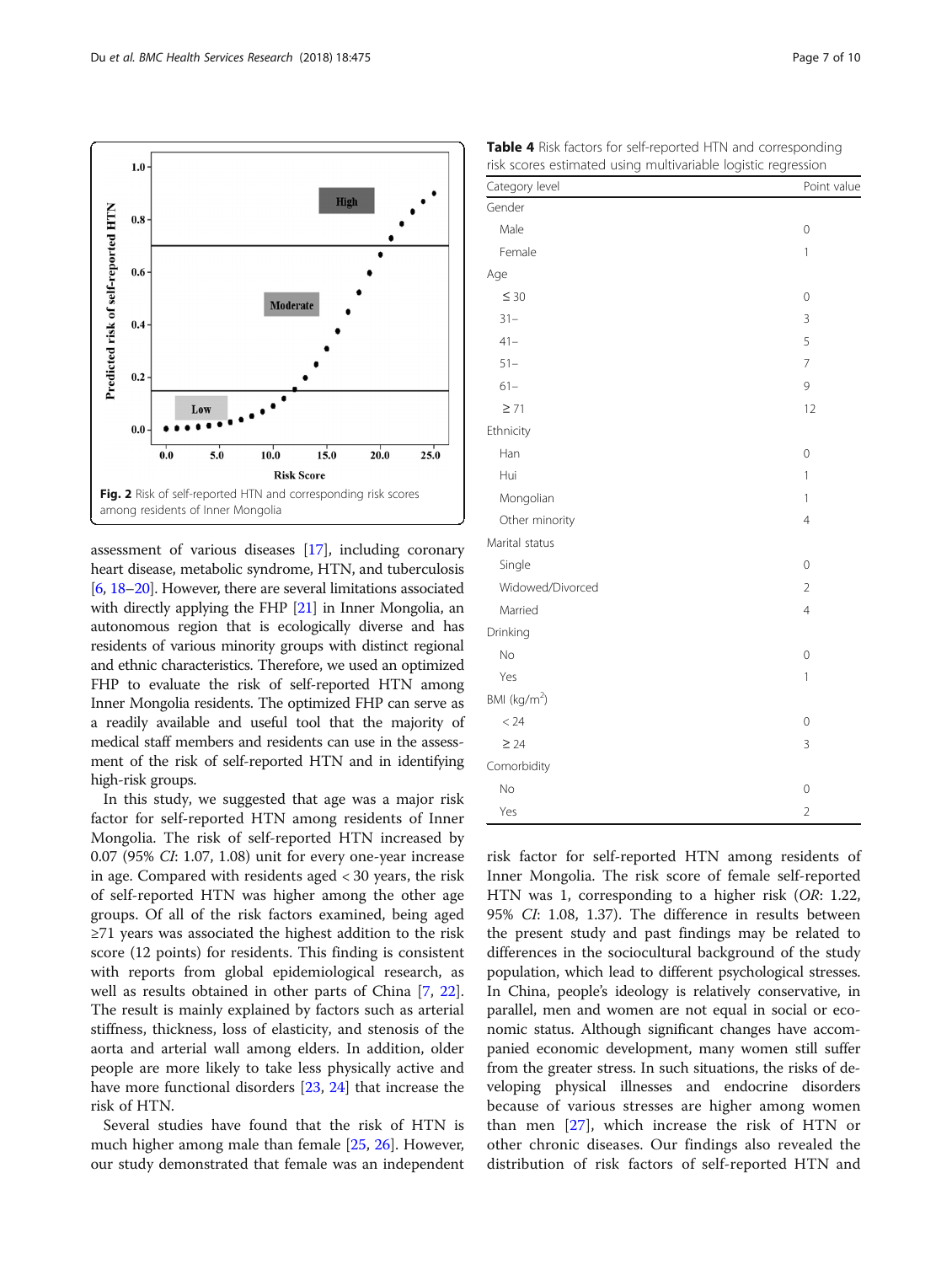<span id="page-7-0"></span>

baseline characteristics on gender, which can help to identify that the female is an independent risk factor of self-reported HTN, which is not resulted due to self-reported bias. We found risk factors of self-reported HTN mainly concentrated in female, especially, proportion of female was higher than male in minority groups, female have a higher possibility in a low socioeconomic status and with comorbidity. These indicted the distribution of risk factors between self-reported HTN and female are consistent. The detailed information sees Additional file [5:](#page-8-0) Table S4.

Additionally, our study showed that married or widowed/ divorced were independent risk factors for self-reported HTN, contributing 4 and 2 points to the risk score, respectively. This corresponded to a higher risk of self-reported HTN among residents of Inner Mongolia who were married (OR: 2.05, 95% CI: 1.42, 2.95) or widowed/divorced (OR: 1.82, 95% CI: 1.22, 2.72). The associations of culture, social and economic status, and marital status with the presence of chronic disease have been confirmed in several countries [[28](#page-9-0)–[30](#page-9-0)]. The findings of the present study suggested that female residents who married or widowed/divorced continue to experience serious work- and life-related stresses in Inner Mongolia.

A major finding of our study was that minority groups was an independent risk factor for self-reported HTN among residents of Inner Mongolia: The risk scores of Hui, Mongolian, and other minority status were 1, 1, and 4, respectively, corresponding to the ORs were 1.37 (95% CI: 0.79, 2.36), 1.15 (95% CI: 1.00, 1.33), and 1.66 (95% CI: 1.29, 2.13), respectively. Minority groups generally live in the eastern part of Inner Mongolia, which may explain the relatively higher rate of self-reported HTN in

this region. In the United States, a 2005 survey conducted by the National Center for Chronic Disease Prevention and Health Promotion of the Centers for Disease Control and Prevention [[31\]](#page-9-0) showed that the age-adjusted self-reported HTN prevalence was 40.5% among non-Hispanic blacks and 27.4% among non-Hispanic whites. Our finding of ethnic disparity in self-reported HTN prevalence suggests that race may be an important risk factor. The Han and the minority populations in Inner Mongolia often have different lifestyles. Previous studies have demonstrated that dietary habits, genetics, and enduring lifestyle factors are associated with HTN [\[8,](#page-9-0) [32](#page-9-0), [33](#page-9-0)]. Minority population often eats an unbalanced diet (e.g., excessive consumption of sodium, beef, mutton, and alcohol) [[34](#page-9-0)–[36\]](#page-9-0). The present study suggested that the risk score for self-reported HTN among drinkers in Inner Mongolia was 1, with a corresponding OR of 1.19 (95% CI: 1.01, 1.32). The long-term consumption of alcohol increases the risk of HTN by increasing the risk of arterial wall stiffness, which further lead to vascular atherosclerosis, cardiac disease, and cerebral vascular disease [[37\]](#page-9-0). A study published in The Lancet indicated that low- and lower-/ middle-income countries contribute nearly two-thirds of the burden of chronic disease [[38](#page-9-0)], which is consistent with our finding that the rate of self-reported HTN is higher among those living in poverty. Those living in poverty often have low levels of education and unhealthy lifestyles [\[39](#page-9-0)]. Future public health measures should be aimed at decreasing the prevalence of self-reported HTN among minority populations in Inner Mongolia by emphasizing prevention and improving control.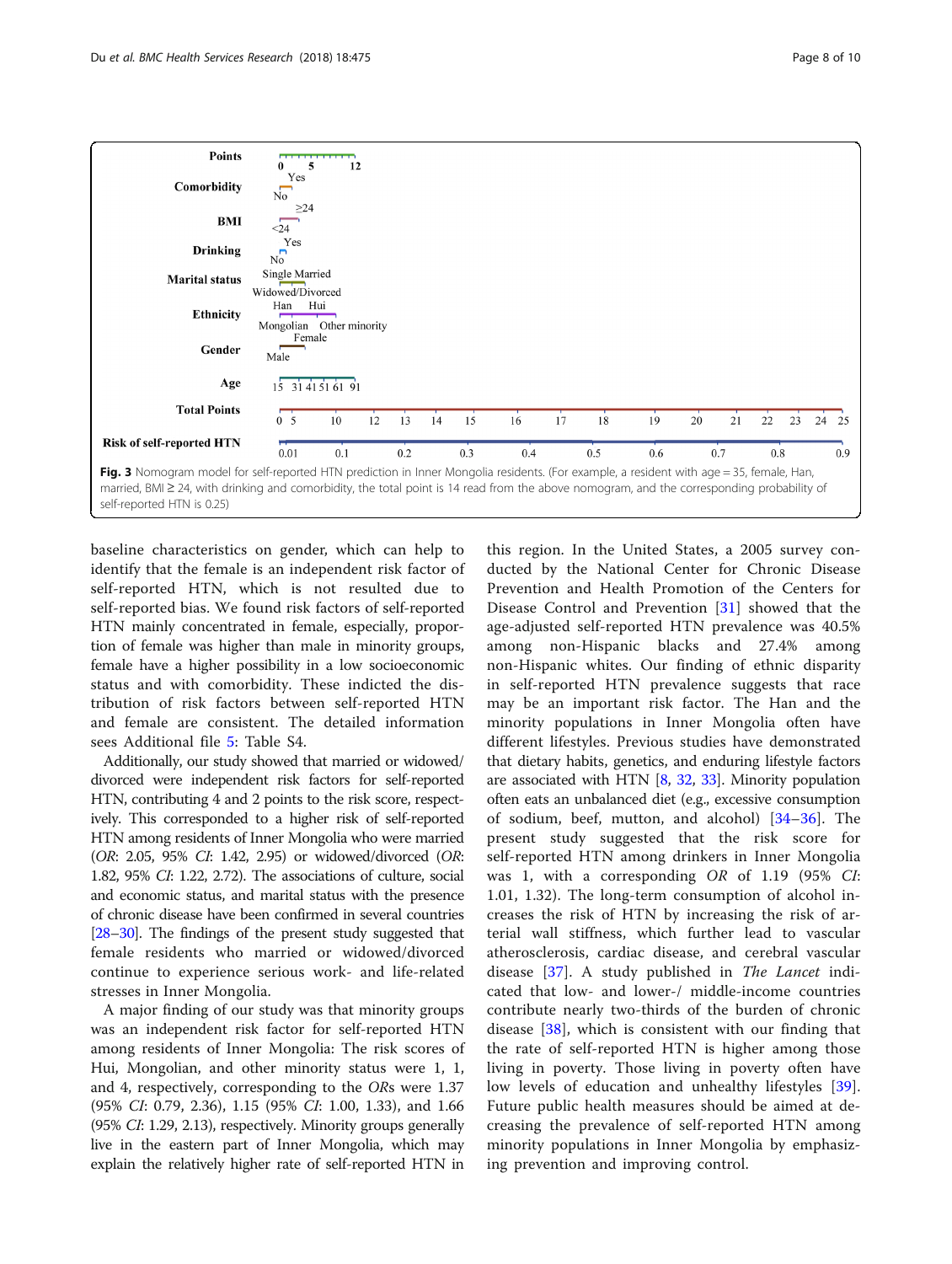<span id="page-8-0"></span>We also evaluated the association between BMI and self-reported HTN. Consistent with other studies, our study suggested that high BMI was an independent risk factor for self-reported HTN among residents of Inner Mongolia, with a risk score of 3 points and a corresponding OR of 2.49 (95% CI: 2.25, 2.77). In the Framingham Study, systolic blood pressure was found to increase 7 mmHg with a 10% increase in body weight in the majority of the population [\[40](#page-9-0)]. The JNC-7 report [\[41](#page-9-0)] recommends lifestyle improvements for all patients with prehypertension, including lose weight and increase exercise. We recommend focusing on high BMI as a target to implement proper interventions for the prevention and control of HTN.

Our study implied that comorbidity was also an independent risk factor for self-reported HTN among Inner Mongolia residents. Comorbidity had a self-reported HTN risk score of 2, with the corresponding OR of 2.06 (95% CI: 1.82, 2.34), compared with residents with no comorbidity. We also suggested increased risk of self-reported HTN was associated with more severe depression and old age, which was consistent with Jonas's [\[42\]](#page-9-0) finding that the incidence of HTN was higher among people with anxiety and depression who aged 45–64 years than low anxiety/depression scores. Bakris GL et al. found diabetes can increase incidence of HTN, and several antihypertensive agents are required to control blood pressure in patients with diabetes [[43](#page-9-0)]. Routine screening for self-reported HTN among patients with comorbidities will likely help to earlier detection and treatment of HTN as well as improve clinical outcomes.

#### **Limitations**

There are several limitations to this study. First, the study design was cross-sectional, the associations are not proof of causality, and reverse causality bias could be present. Additional cohort studies with follow-up data are necessary to strengthen the understanding of the associations identified here. Second, the majority of the information obtained was self-reported by the participants, which inevitably lead to reporting and recall bias although a standard questionnaire was used. Finally, we did not collect measures from laboratory tests, which may limit the clinical application of our findings.

## Conclusions

Despite the limitation, the study strengthens the understanding the relation of self-reported HTN with basic socio-demographic and clinical factors and among Inner Mongolia residents. Applying an optimized Framingham risk model could early screen the high-risk groups of self-reported HTN. Efforts to prognosis and prevent self-reported HTN in Inner Mongolia, especially multi-ethnic regions.

## Additional files

[Additional file 1:](https://doi.org/10.1186/s12913-018-3279-3) Table S1. Risk score calculations for self-reported HTN in residents of Inner Mongolia. (DOC 51 kb)

[Additional file 2:](https://doi.org/10.1186/s12913-018-3279-3) Figure S1. Receiver operating characteristic curves of final multivariable prediction model for residents with self-reported HTN. (TIF 63692 kb)

[Additional file 3:](https://doi.org/10.1186/s12913-018-3279-3) Table S2. Differences between all the participants and those with complete data in all the selected predictors. (DOC 68 kb)

[Additional file 4:](https://doi.org/10.1186/s12913-018-3279-3) Table S3. Estimated probability of self-reported HTN among residents of Inner Mongolia and corresponding risk score category. (DOC 56 kb)

[Additional file 5:](https://doi.org/10.1186/s12913-018-3279-3) Table S4. Risk factors of self-reported HTN and baseline characteristics among male and female residents in Inner Mongolia. (DOC 44 kb)

#### **Abbreviations**

95% CI: 95% Confidence interval; AUC: Area under the curve; BMI: Body mass index; FHP: Framingham Heart Profile; HTN: Hypertension; OR: Odds ratio; ROC: Receiver operating characteristics

#### Acknowledgments

We thank Jennifer Barrett, PhD, from Edanz Group [\(www.liwenbianji.cn/ac\)](http://www.liwenbianji.cn/ac), for editing a draft of this manuscript.

#### Funding

This work was supported by One Million Projects of Science and Technology of Inner Mongolia Medical University [YKD2013KJBW006], Intelligent Health Monitoring and Modern Medical Information System Development Based on Technology of Internet of Things.

#### Availability of data and materials

The questionnaire was printed in paper. The data were input using Epidata, and the data are available in machine-readable format upon request from the corresponding author upon reasonable request, but they are not available online.

#### Authors' contributions

XMW conceived the idea for this article. MLD and SHY made the calculations and drafted the first version of the manuscript. PYW, JW, HQZ, XQX, YJZ, and WS participated in analyzing the data. RQH, DYL, RQW, DL, and SYL helped to clarify the study data. SHY and MMX identified the final statistical analysis and revised manuscript. All authors approved the final version to be submitted for consideration for publication.

#### Ethics approval and consent to participate

The Ethics Committee of Inner Mongolia Health Department approved this study. Informed consent to participate was obtained from each participant from whom data were collected in this study. All participants were above the age of 15, and all residents' consent was obtained.

#### Competing interests

The authors declare that they have no competing interests.

## Publisher's Note

Springer Nature remains neutral with regard to jurisdictional claims in published maps and institutional affiliations.

#### Author details

<sup>1</sup>School of Public Health, Inner Mongolia Medical University, Hohhot 010110 China. <sup>2</sup> School of Public Health, Peking University, Beijing 100191, China. <sup>3</sup> Department of putrition and food byginne. School of Public Hoalth, Pol Department of nutrition and food hygiene, School of Public Health, Peking University, Beijing 100191, China. <sup>4</sup>National Center for Chronic and Non-Communicable Disease Control and Prevention, Chinese Center for Disease Control and Prevention, Beijing 100050, China. <sup>5</sup>School of Basic Medicine, Inner Mongolia Medical University, Hohhot 010110, China. <sup>6</sup>College of Traditional Chinese Medicine, Inner Mongolia Medical University, Hohhot